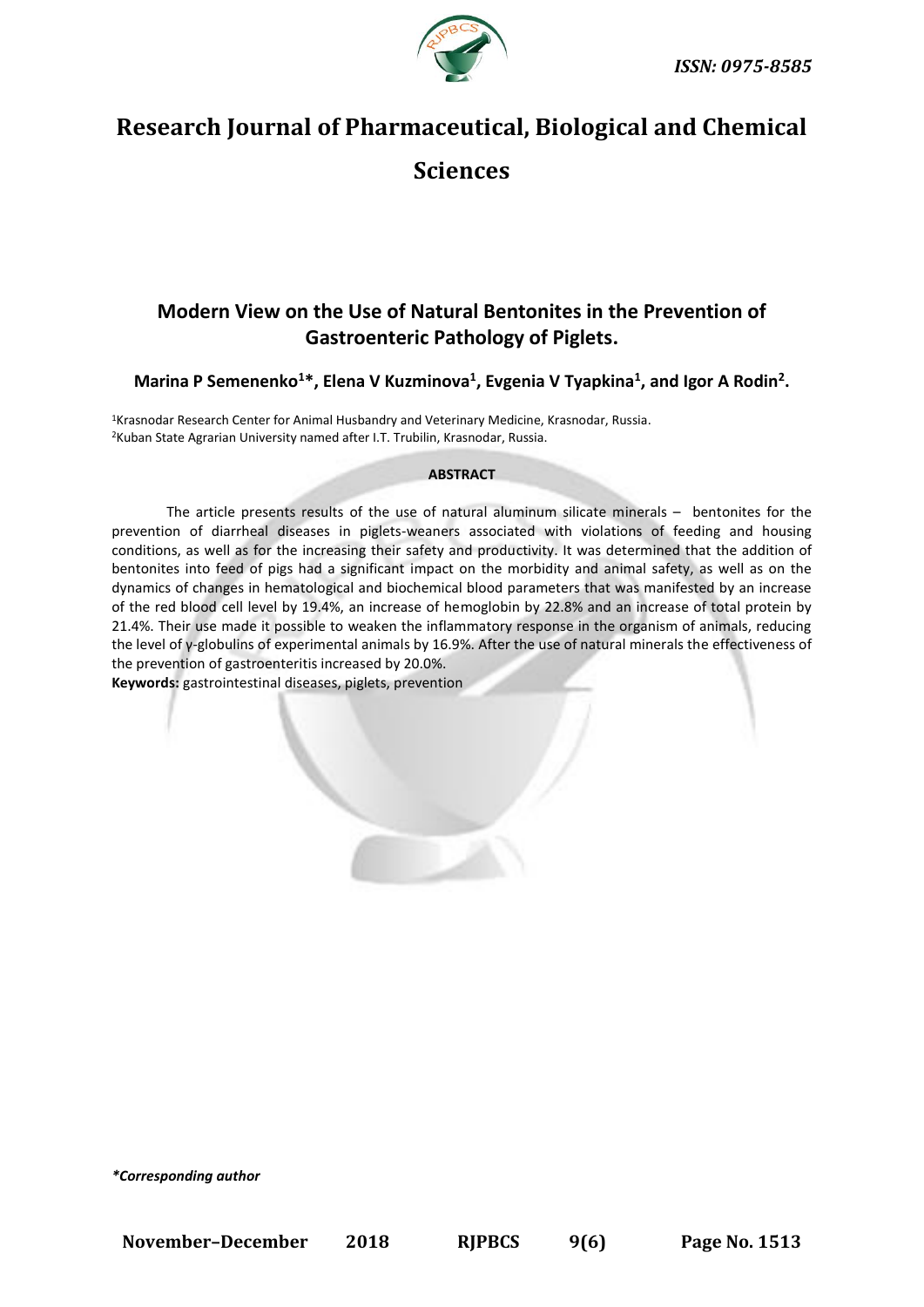

#### **INTRODUCTION**

One of the urgent veterinary problems that reduce the profitability of animal husbandry remains the gastrointestinal diseases of young farm animals – calves and piglets, which, as a rule, are acute and difficult, and often if the sick animal does not receive medical treatment they end in death.

The main reasons for their mass occurrence are the violations of the technology of feeding and keeping animals, the inferiority of rations, poor quality of feed, stress effects and others. These factors reduce the resistance of the body of the young animals and, thereby, create conditions for reproduction and enhance of vital activity in the digestive tract of pathogenic and opportunistic microflora.

The most commonly gastroenteritis of piglets are registered in the weaning period. This occurs because of the violation of the feeding conditions of the lactating sows, the transfer of piglets from the milk ration to the concentrated type of feeding and the stress associated with weaning of piglets from sows. At the same time the mucous membranes of the stomach and intestines are influenced by toxic products, formed as a result of the disturbances of the digestion processes, changes in the composition of the intestinal microflora or trapped with food. An inflammatory reaction occurs: the more intense it is, the worse the condition of the animal is. Poisons from the intestine enter the blood, then occurs general intoxication of the body and appear the signs of a general metabolic disorder (emaciation, changes in skin, signs of hypovitaminosis, appetite distortion, etc.), disorders of the cardiovascular system and symptoms of oxygen starvation of tissues [6].

Improving the technology of veterinary and preventive measures aimed at reducing the morbidity and mortality of young animals from gastroenteritis requires finding new effective means in their prevention and treatment.

Among the symptomatic remedies traditionally used in diarrhea sorbents are widely used. They include natural aluminosilicate minerals – bentonites and zeolites, that due to their physicochemical properties and structure of the crystal lattice are able to bind and to remove toxic substances from the body effectively [1,2]. Mechanism of the adsorbing action of bentonites lay in the fact that water, metabolites and toxic substances diffuse to the outer surface of the sorbent particles, using internal diffusion they enter the mesopores through the macropores, in which the adsorption process takes place by volumetric filling of mesopores [4,7].

The high absorption capacity of aluminosilicate minerals has a beneficial effect on the processes of digestion and absorption as well as on the normalization of intestinal peristalsis. The positive effect of bentonites occurs also due to the maintenance of optimal acidity and pH value in the digestive tract. Stabilizing organic compounds, bentonites slow down the speed of passage of food through the gastrointestinal tract, increasing the digestibility and biological value of incoming food [3]. And the presence of a number of macro-and microelements, which are biologically active substances, contribute to the immobilization of enzyme systems and activation of metabolic processes in a living organism [5].

#### **METHODOLOGY OF RESEARCH**

The prophylactic efficiency of bentonites in diarrheal diseases was studied on piglets-weaners of 30- 35 days old in an infectious disease-free household. As the object of study were used alkaline-earth bentonite clays from the Kantemirovsky field in the Voronezh region, which are homogeneous powder from gray to light yellow color, odorless and tasteless.

For the first group of piglets (40 animals) 10 days before weaning we mixed bentonite daily in the wet feed in the amount of 1.5%, and then for 10 days after weaning – in the amount of 3%. The second group of pigs (40 animals) served as biological control and was on the main economic ration.

During the entire period of using of the preparation and 7 days later the animals were monitored, taking into account their clinical condition, the occurrence and course of the disease and safety.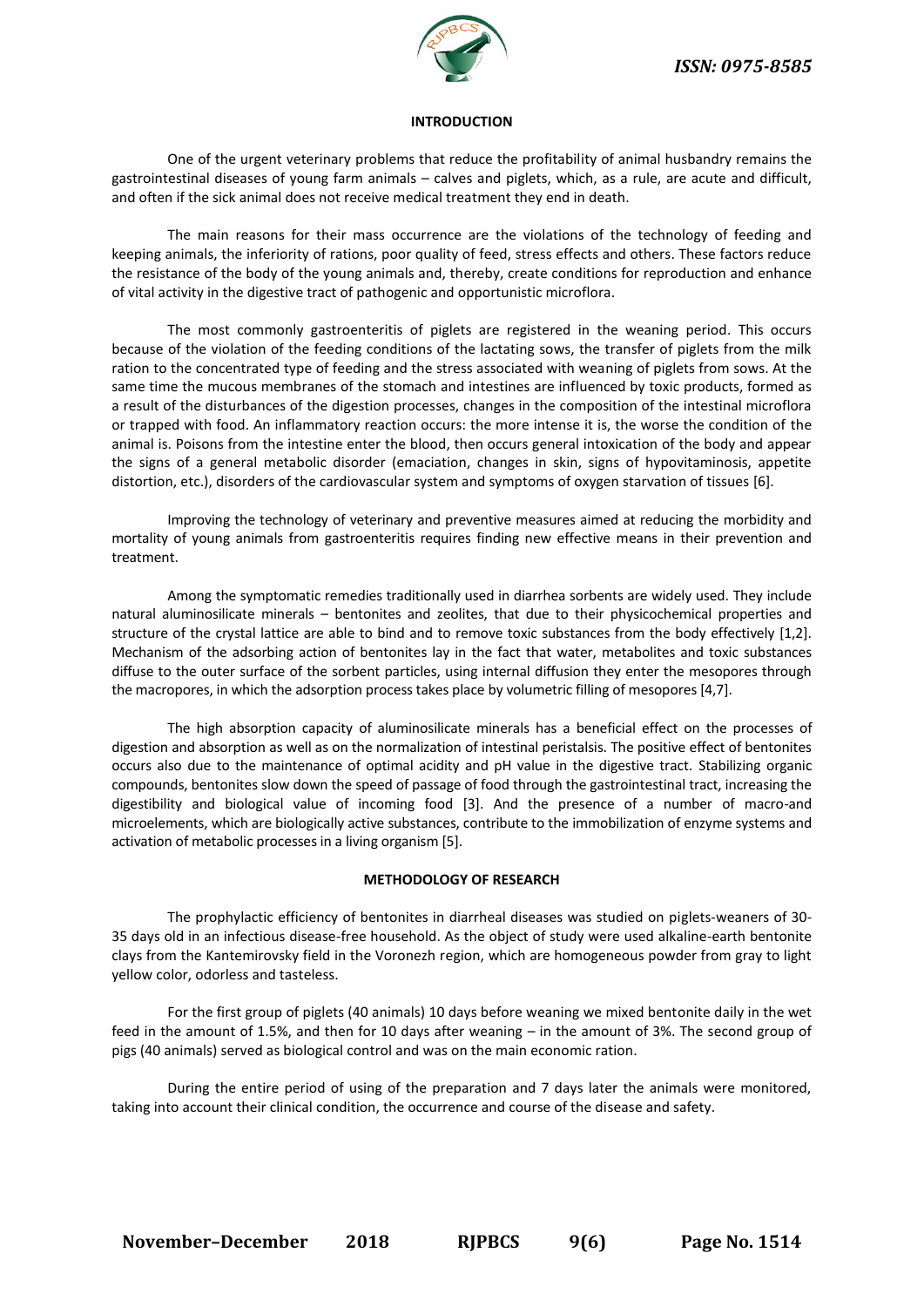

#### **RESULTS**

The results of the experiment determined a pronounced prophylactic efficiency of bentonites in gastrointestinal diseases (Table 1).

| Indicators                                                          | Group              |                 |
|---------------------------------------------------------------------|--------------------|-----------------|
|                                                                     | experimental       | control         |
| Number of piglets in the group, animals                             | 40                 | 40              |
| Average weight of one piglet at the beginning of the experiment, kg | $7.36 \pm 0.51$    | $7.42 \pm 0.63$ |
| Got sick, animals                                                   | 5                  | 13              |
| Died, animals                                                       |                    | 3               |
| Morbidity, %                                                        | 12.5               | 32.5            |
| Mortality, %                                                        |                    | 7.5             |
| Prophylactic effect, %                                              | 87.5               | 67.5            |
| Average weight of one piglet at the end of the experiment, kg       | $12.82 \pm 1.32$ * | 11.20±1.89      |
| Average daily weight gain during the experiment, kg                 | 0.263              | 0.189           |
| Average daily weight gain to control, %                             | 39.1               |                 |

| Table 1: The results of the preventive action of bentonite in gastroenteritis of pigs (M±m; n=40) |
|---------------------------------------------------------------------------------------------------|
|---------------------------------------------------------------------------------------------------|

Note: \* – degree of reliability Р≤0.05

Thus, the mild gastrointestinal disorder was observed in two experimental animals on the 4th day after weaning and lasted until the 6th day with no signs of growth and further coverage of the experimental piglets. Clinically, this was manifested by the rejection of food, the weak reaction to external irritations, the rapid breathing and the increased thirst. On the first day of the disease vomiting movements were recorded in the piglets, and then they subsequently stopped. Peristalsis of the small and large intestines was strengthened, that was manifested by the increase frequency of defecation acts (diarrhea). A large amount of undigested food and mucus was found in feces. On the 7th day these signs disappeared and there was no recurrence of the disease during the entire period of bentonite feeding. There was no death of the piglets in the experimental group.

In the control group at 3–6 days after weaning 13 animals showed clinical signs of gastroenteritis with their subsequent increase (lack of appetite, depression, frequent acts of defecation and liquid feces with a fetid odor). Body temperature was increased by 1.0-1.3°C, rapid breathing and heartbeat were noted. On the 4th day of disease one piglet died, on the 5th day died two more.

Bentonites along with the prophylactic effect also had the growth-promoting effect, contributing to better absorption of feed nutrients. So, during the experiment, the average daily gain in the experimental group was 263 g versus 189 g in the control group, which was 39.1% to the control, respectively.

Studies of blood of sick piglets in the experimental and control groups showed that bentonite has a positive effect on erythro-and hematopoiesis (Table 2). In blood at the end of the experiment an increase in the level of red blood cells was observed in the experimental and control animals. However, in the experimental group this increase was insignificant and did not go beyond the upper limit of the physiological norm, whereas in the control group there was a significant increase in the number of erythrocytes (at Р≤0.05) because of dehydration of the piglets with diarrhea. In the experimental group, bentonite contributed to the retention of fluid in the digestive tract, the weakening of diarrheal syndrome and the decrease in the relative viscosity of blood.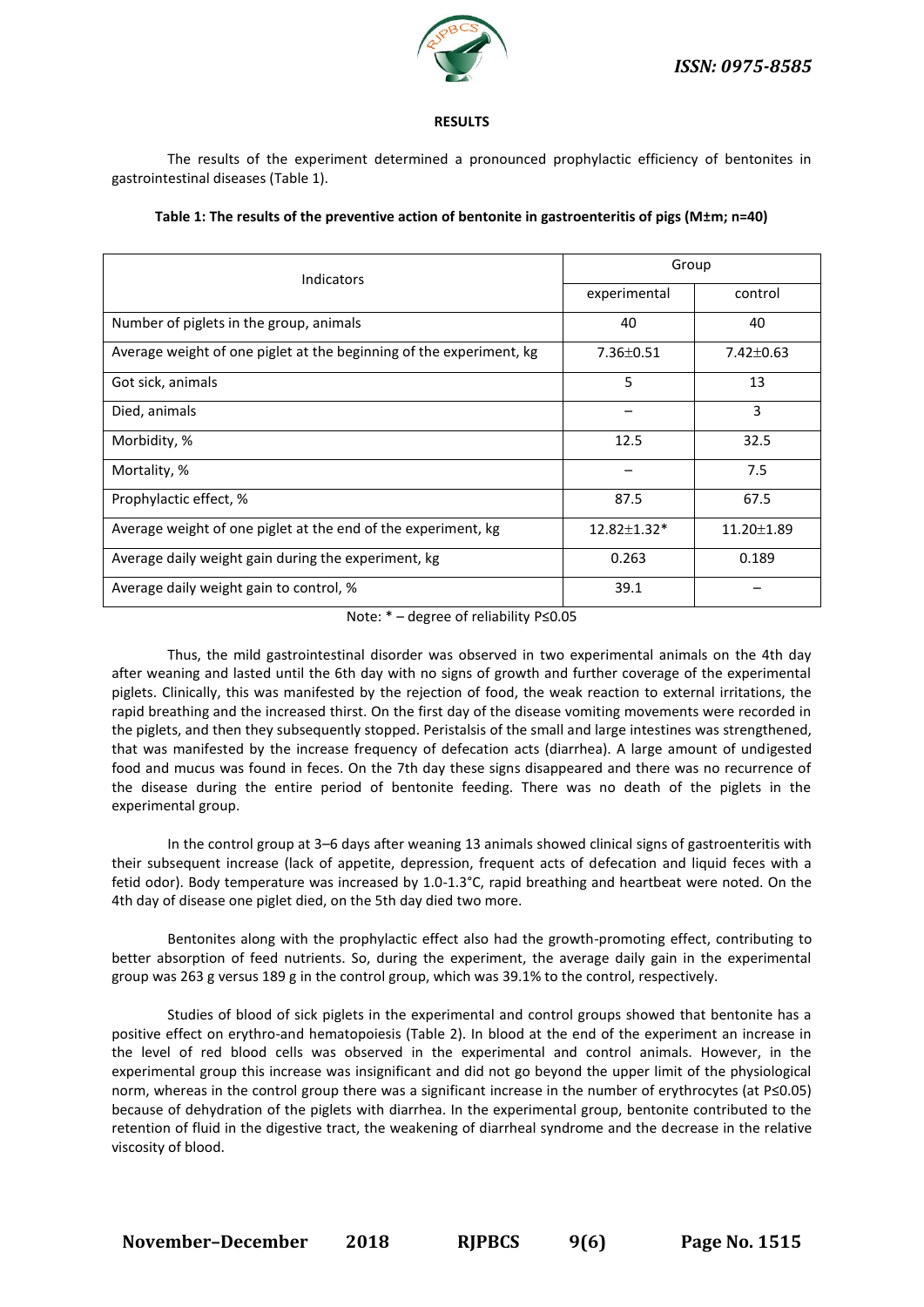

| <b>Indicators</b>        | Background      | Group           |                 |  |
|--------------------------|-----------------|-----------------|-----------------|--|
|                          |                 | experimental    | control         |  |
| RBC, 10 <sup>12</sup> /L | $6.2 \pm 1.24$  | $7.4 \pm 0.86$  | $8.3 \pm 0.44*$ |  |
| WBC, $10^9/L$            | $14.4 \pm 2.5$  | $16.3 \pm 1.92$ | $17.5 \pm 2.23$ |  |
| HGB, g/L                 | $84.0 \pm 4.2$  | $95.6 \pm 5.47$ | 73.8±4.18*      |  |
| MCH, picograms/cell      | 0.88            | 0.81            | 0.57            |  |
| HCT, %                   | $42.2 \pm 3.1$  | 44.8±4.35       | $52.6 \pm 5.11$ |  |
| ESR, mm/h                | $28.5 \pm 1.9$  | $39.4 \pm 2.6$  | $47.1 \pm 2.95$ |  |
| Leykoformula,%           |                 |                 |                 |  |
| young neutrophils        | 0               | $\Omega$        | 2.6             |  |
| stab neutrophils         | $3.5 \pm 0.3$   | $2.8 + 0.2$     | $6.1 \pm 0.24$  |  |
| segmented neutrophils    | $42.0 \pm 3.6$  | 39.6±4.1        | $52.0 \pm 4.8$  |  |
| basophils                | $\mathbf 0$     | $\Omega$        | 0               |  |
| eosinophils              | $1.3 + 0.01$    | 2±0.1           | $\Omega$        |  |
| lymphocytes              | $44.4 \pm 5.4$  | $51.5 \pm 6.2$  | 33.4±5.8        |  |
| monocytes                | $8.81 \pm 1.0$  | $4.0 \pm 1.3$   | 5.9 ± 2.4       |  |
| Glucose, mmol /L         | $3.23 \pm 0.2$  | $2.76 \pm 0.92$ | $1.89 \pm 0.09$ |  |
| Total protein, g/L       | $62.2 \pm 5.42$ | $56.4 \pm 4.81$ | $43.1 \pm 4.9$  |  |
| Protein fractions,%      |                 |                 |                 |  |
| albumins                 | $36.2{\pm}4.9$  | $31.4 \pm 2.7$  | $26.7 \pm 1.8$  |  |
| $\alpha$ -globulins      | $13.8 \pm 2.5$  | $14.3 \pm 0.9$  | $13.2 \pm 1.1$  |  |
| $\beta$ -globulins       | $16.5 \pm 3.4$  | $18.1 \pm 2.6$  | $16.5 \pm 1.6$  |  |
| γ-globulins              | $33.5 \pm 4.7$  | $36.2 \pm 5.1$  | 43.6±3.3        |  |
| Urea, mmol/L             | $4.67 \pm 1.02$ | $3.24 \pm 0.96$ | $5.93 \pm 1.22$ |  |

#### **Table 2: Influence of bentonite on hematological and biochemical blood parameters of piglets in the prevention of gastroenteritis (M±m; n=20)**

Note:  $*$  – degree of reliability  $P \le 0.05$ 

The hemoglobin level in the control group was significantly lower by 22.8% than its concentration in the blood of experimental piglets and in combination with a low color index, characterized the state of hypochromia resulting from a decrease in red blood cell volume and a decrease in hemoglobin saturation of normal red blood cells.

Acceleration of ESR in both groups was the result of an increase in the amount of globulin fractions in blood. But in animals of the experimental group these signs of the pathological state of red and white blood were not as marked as in the control group, as a result of the normalizing effect of bentonite on the functions of hemo- and erythropoiesis.

The total protein concentration in the blood serum was below the determined norm, both in experimental and control piglets. However, in the experimental group during the experiment the decrease in protein concentration was minimal and amounted to 9.3% of the background values, whereas in the control animals this index decreased by 30.7% (the difference between the groups was 21.4%).

The level of albumin fractions showed a decrease in the amount of albumin by 13.3% and 26.2% compared with background indicators and by 21.5% and 33.3% relative to the values of the physiological norm. In addition, an increase in the level of γ-globulins was recorded in animal proteinograms of both experimental and control groups, which may indicate an inflammatory process with enhanced antibody production (38.2  $\pm$ 5.1% and 43.6 ± 3.3% or 131.7% and 150.3% respectively). However, the use of bentonites in piglets allowed to weaken the inflammatory reaction in the organism of animals, the difference between the immunoglobulins of the experimental and control piglets was 18.6% in favor of the experimental piglets.

The decrease in glucose in both groups was reliable, but in the experimental group its concentration decreased slightly, in the control group this indicator dropped beyond the lower limit of the normal